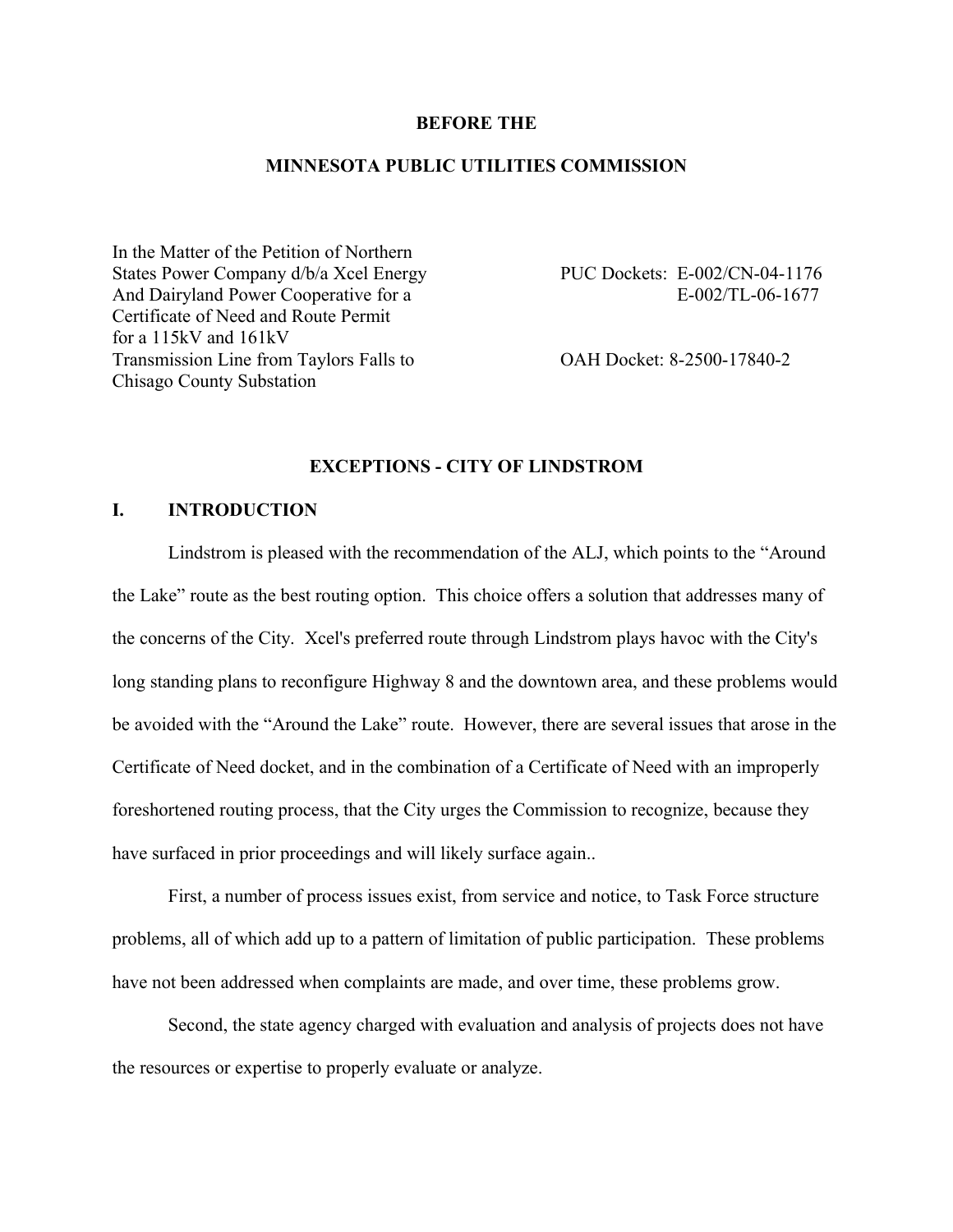Third, in a Certificate of Need proceeding, the applicant has the burden of proof. In this case, as in others, need claims by the applicant are not independently verified by any state agency, there is no engineer on staff to evaluate electrical projects, and the state does not have resources to analyze claims. The result is that applicant claims are improperly accepted as fact. The applicant has made many claims, but has not met its burden of proof in this case.

These lingering issues will come before the PUC again and again, and it's time for the PUC to wrestle with them. With large projects, such as CapX 2020, it will only get worse if not addressed.

#### **II. XCEL HAS NOT MET ITS BURDEN OF PROOF**

Xcel has the burden of proof under the Certificate of Need statute and rules, and under the Electric Facility Siting Permit chapter and rules. See Minn. Stat. §216B.243 and §216E. Because both are regarded legally as "environmental law," this also falls under the purview of the Minnesota Environmental Rights Act and the Minnesota Environmental Policy Act. See Minn. Stat. Ch. 116B and 116D. Meeting a burden of proof requires establishing facts on the record. This has not been sufficiently accomplished by the applicants.

In addition to the problem of a lack of a factual basis for a need determination, claims and facts are conflated in the Findings of Fact, claims and facts. Repeatedly, a "Finding of Fact" states that a party "claims" something, rather than state that something is a fact. Yes, it is a fact that the party makes the claim, but that does not make the matter at issue a fact and the Findings do not state that it is – this leaves a record that does not adequately substantiate or support a recommendation

All Findings stating claims or facts or conclusions of other parties should address whether the claim was demonstrated and conclusions should include basis for conclusion. A list

2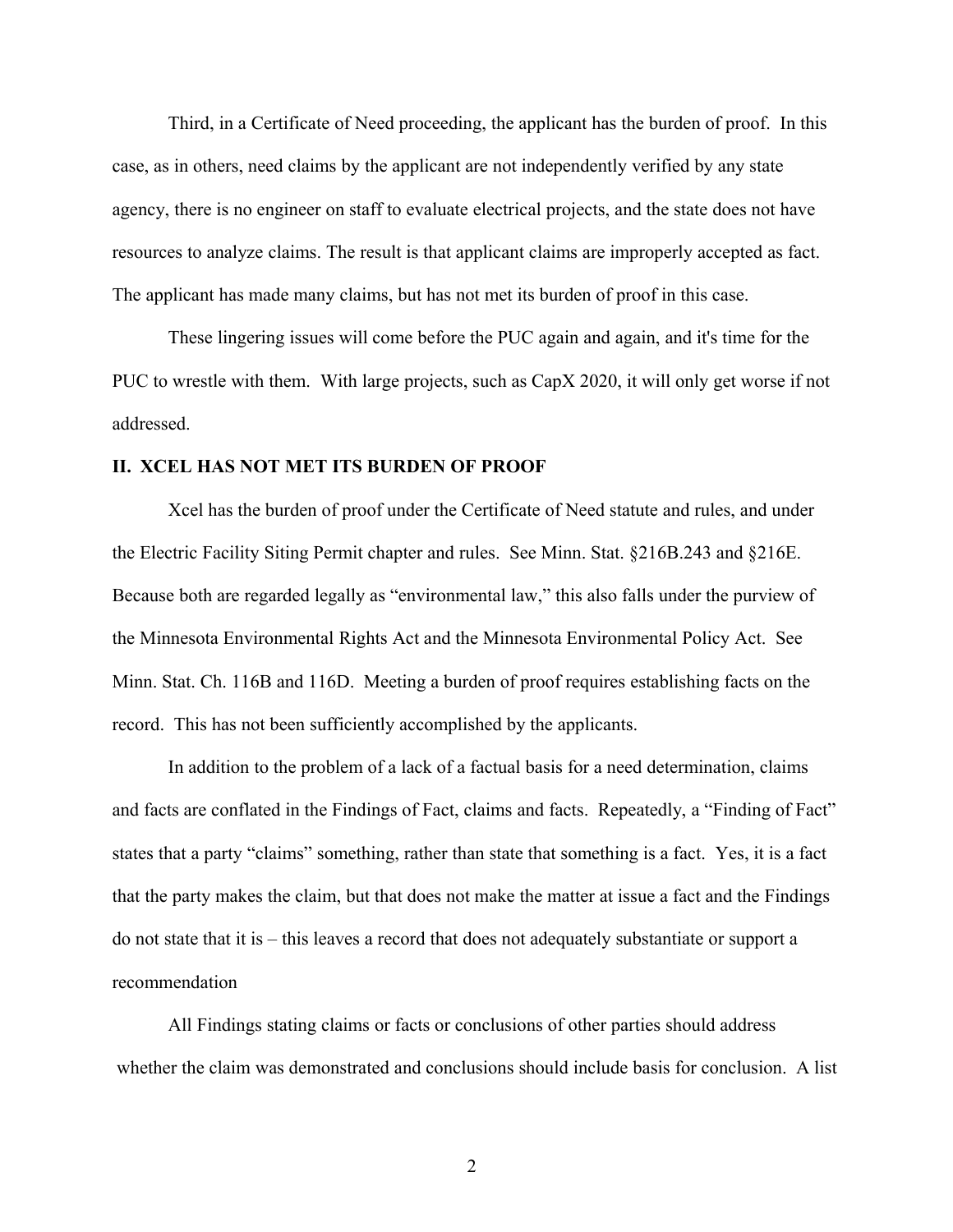includes, for example:

Conclusion 15: "The Department concluded..." Conclusion 17: "The Applicants forecast..." Conclusion 18: "The Applicants have provided..." Conclusion 22: "The Applicants' general claims..." Conclusion 29: "Applicants appropriately evaluated... Applicants considered..." Conclusion 30: "Applicants also addressed..." Conclusion 31: "Applicants also concluded..." Conclusion 33: "The Department shares..." Conclusion 36: "The Department reviewed..." Conclusion 37: "... the Department concluded..." Conclusion 41: "...Applicants asserted..." Conclusion 43: "Applicants found... Nor did Xcel Energy find...: Conclusion 44: "Based upon Xcel Energy's engineering analysis..."

The Conclusions should be corrected to demonstrate a Conclusion of the ALJ, not a claim or

conclusion of a party.

# **III.THE RECORD REFLECTS THE MANY REASONS THE POWERLINE SHOULD NOT RUN THROUGH DOWNTOWN LINDSTROM**

There is substantial evidence to support the ALJ's recommendation that the "Around the

Lakes" alternative route is preferable because Xcel's transmission line should not be routed

through downtown Lindstrom, on  $1<sup>st</sup>$  Avenue along the new Highway 8 alignment. The record

amply reflects the many reasons that Xcel's preferred route should not be approved. The support

in the record goes far beyond what is listed in the footnotes, and Lindstrom asks that the

Recommendation be augmented to show the depth and breadth of the record.



Ex. LIND 221A, DOT Plan for Hwy 8 (cropped).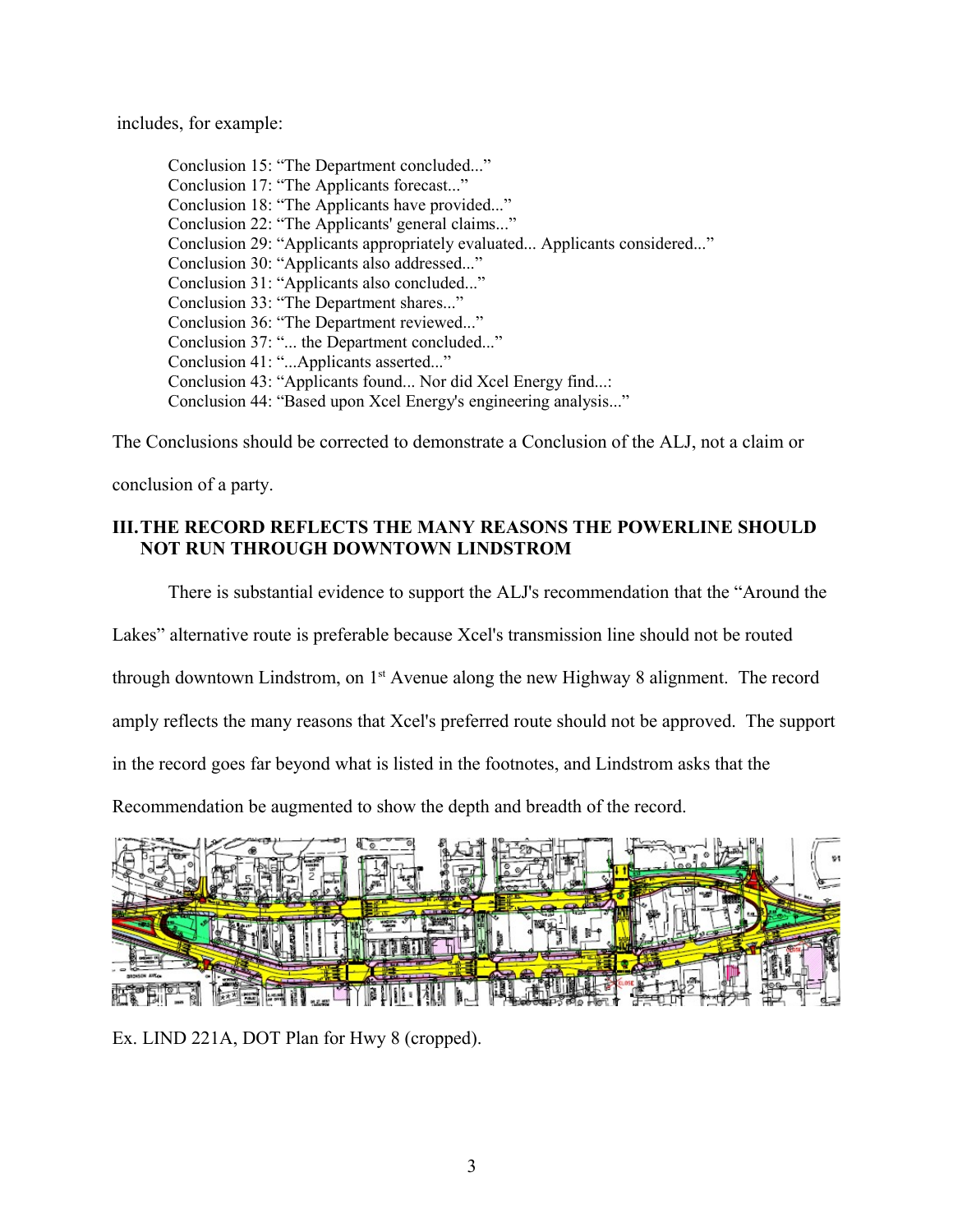The Highway 8 changes are very important to the City of Lindstrom, to its economic development and beautification and its ability to flourish. This is a long standing project that has required much in the way of city assets and efforts to develop. The ALJ correctly recognized that raising the issue of the Highway 8 changes was not an attempt to divert the transmission line to another route, but is instead a legitimate barrier to Xcel's preferred route.<sup>[1](#page-3-0)</sup> The record includes substantial evidence as to the impacts of the Xcel preferred route on Lindstrom:

- LIND Ex. 221, DOT plan
- Direct Testimony of Olinger, LIND 201
- Testimony of Olinger, Transcript Vol. 3, pps. 232-263
- Testimony of Clarkowski, Transcript Vol. 4, pps. 7-121: 74-81; 88-91; 92; 95; 97-98; 99; 100; 102-105; 106

Does the situation in Lindstrom, and the record of this proceeding, warrant a departure from an existing corridor? The ALJ's reading of PEER is correct. Case law has established the presumption that a transmission line has an environmental impact, and Xcel and Dairyland must prove that there is not a more feasible and prudent alternative to their proposal. People for Environmental Enlightenment and Responsibility (PEER) v. Minnesota Environmental Quality Council, 266 N.W. 2d 858, 866-7 (Minn. 1978). The Applicants have not demonstrated that there is not a more feasible and prudent alternative, and are presented with three options that are reasonable.. Further, under the Minnesota Environmental Rights Act, supported by PEER, the Applicants must also establish that:

… the conduct at issue is consistent with and reasonably required for promotion of the public health, safety, and welfare in light of the state's paramount concern for the protection of its air, water, land and other natural resources from pollution, impairment, or destruction. Economic considerations alone shall not constitute a defense hereunder.

Minn. Stat. §116B.04; see also Minn. Stat. 116D.04, Subd. 6. Nothing in the record provides a basis for preference of the route through the heart of Lindstrom, and nothing in the record shows

<span id="page-3-0"></span><sup>&</sup>lt;sup>1</sup>ALJ Recommendation, Memorandum, p. 49-50.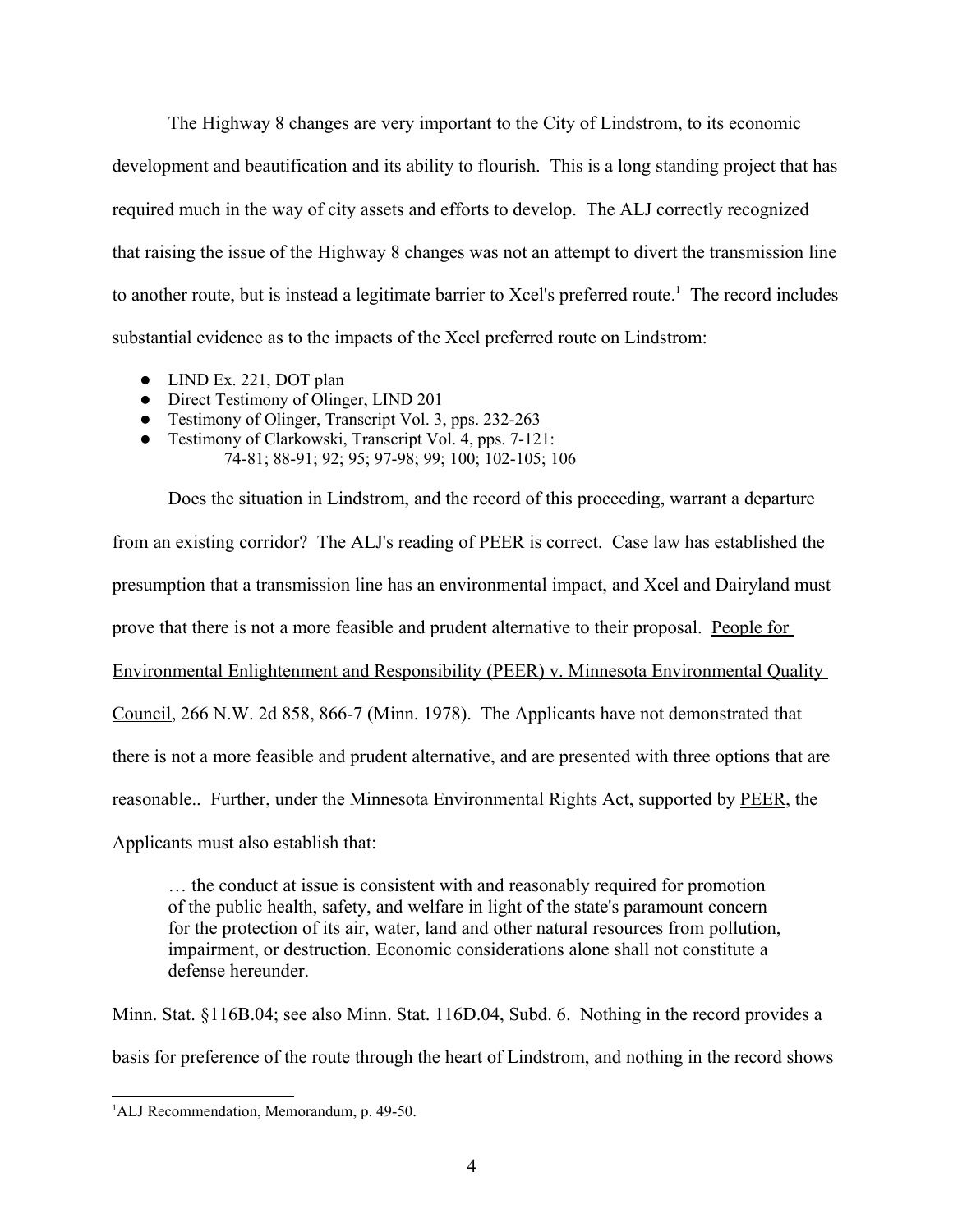that the Lindstrom route is"reasonable required for promotion fo the public health, safety, and welfare in light of protection of the state's air, water, land and other resources from pollution, impairment or destruction.

The three alternatives below presented in this docket essentially mitigate impacts on the City of Lindstrom. Of the several identified by Xcel, in Xcel Prefiled Testimony, these three have reasonably comparative cost to the project as proposed. These comparisons are made assuming total cost of project is \$64 million, which includes undergrounding near river:

**Option A – DG Underground** ( $1<sup>st</sup>$  Ave. to Church) \$2.3 million, or additional 3.6% of cost of project **Option D – UG Alternative** (Newell Ave) \$3.5 million, or additional 5.5% of cost of project **Option ? – Around the Lake Alternative** \$1.4 million, or additional 2% of cost project cost

Ex. XCEL/DPC 15, Dunham Rebuttal, Cost Matrix, Schedule 1; Hillstrom Rebuttal, Figure 1: Lindstrom Substation to Shafer Substation Alternatives.

In short, under MERA, a nominal additional cost of a more feasible and prudent alternative is no reason to reject that alternative, and the fact of additional cost is not a sufficient reason to eliminate a route from consideration. The ALJ appropriately and correctly considered these other alternatives, choosing the "Around the Lake" alternative.

# **IV PROCEDURAL IRREGULARITIES CALL THE RESULT INTO QUESTION**

Procedural problems, including lack of service of the Application on known parties and non-compliance with the statutory requirements for a Citizen Advisory Task Force, put the credibility and validity of the proceeding in question.<sup>[2](#page-4-0)</sup> These issues have been raised in this docket by parties as they occur and are part of the record.

# **V. THE CoN ANALYSIS SUBORDINATES THE STATUTORY REQUIREMENTS**

<span id="page-4-0"></span><sup>2</sup> CRVC Comment on Procedure, Jan. 25, 2007; Lindstrom Motion to Extend Task Force, March 23, 2007; Lindstrom Ex. 203, Letter of Birkholz.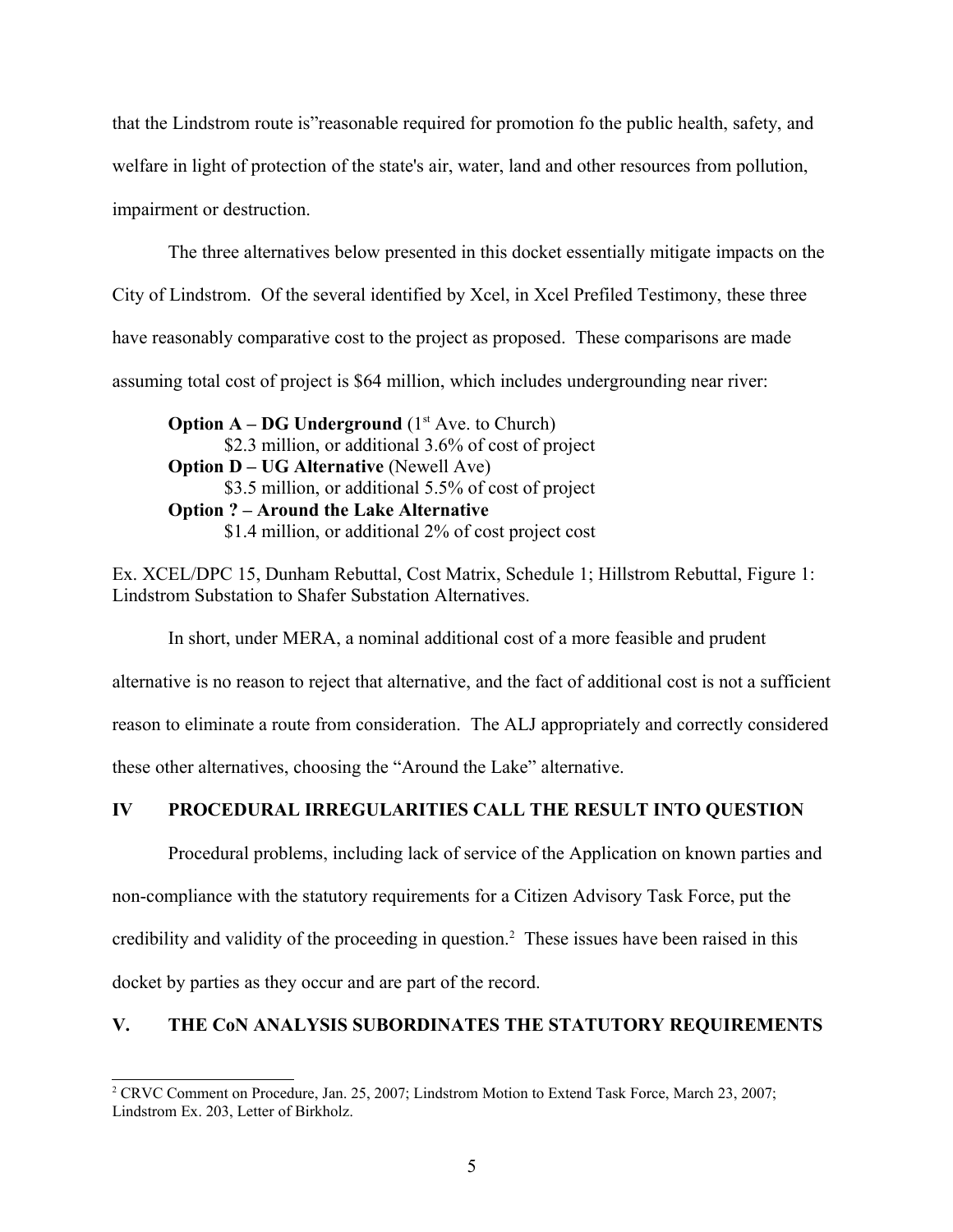The analysis in the Recommendation subordinates the Certificate of Need statutory

analysis to that of the rules. The statutory criteria receives only a cursory acknowledgement rather than analysis as the controlling law. Therefore, the analysis in the Recommendation is inadequate. This subordination of the Certificate of Need statute has the impact of shifting the burden of proof, as exemplified in Finding 62:

No party or person has demonstrated by a preponderance of the evidence that there is a more reasonable and prudent alternative to the proposed 116kV/161kV transmission line.

ALJ Recommendation, Conclusion 60, but *c.f.* Minn. R. 7849.0120(B):

A Certificate of Need for a high voltage transmission line shall be granted if it is determined that a more reasonable and prudent alternative to the proposed facility has not been demonstrated by a preponderance of the evidence on the record...

Unlike the rule, under the statute, the burden is on the project Applicant:

No proposed large energy facility shall be certified for construction unless the applicant can show that demand for electricity cannot be met more cost effectively through energy conservation and load-management measures and unless the applicant has otherwise justified its need.

Minn. Stat. §216B.243, subd. 3.

The burden of proof is on the applicant, and in this case, the Applicant has not

demonstrated that demand for electricity cannot be met more cost effectively through energy

conservation and load-management measures and unless the applicant has otherwise justified its

need. Need has not been demonstrated and the Certificate of Need should not be issued by the

Commission.

# **VI. AROUND THE LAKES IS A REASONABLE SOLUTION**

All in all, the "Around the Lakes" route is a reasonable solution to Xcel's desire to route a transmission line through the Lindstrom area. This option is one of several that divert from the heart of downtown Lindstrom and mitigate the concerns of the City.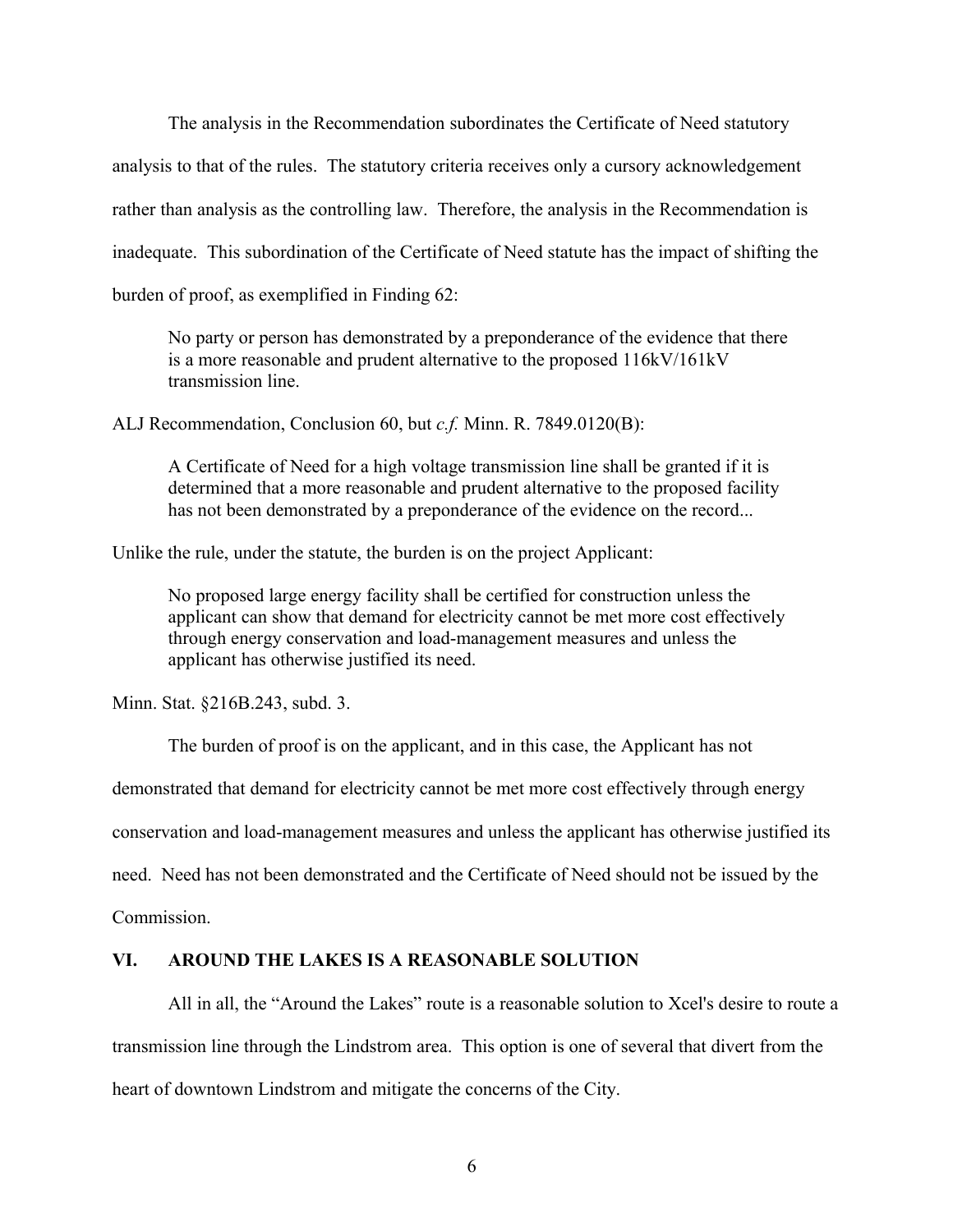CaroltOvuland

Dated: December 4, 2007  $\overline{Card A. Overland}$  #254617 Carol A. Overland Attorney for City of Lindstrom OVERLAND LAW OFFICE P.O. Box 176 Red Wing, MN 55066 (612) 227-8638 overland@redwing.net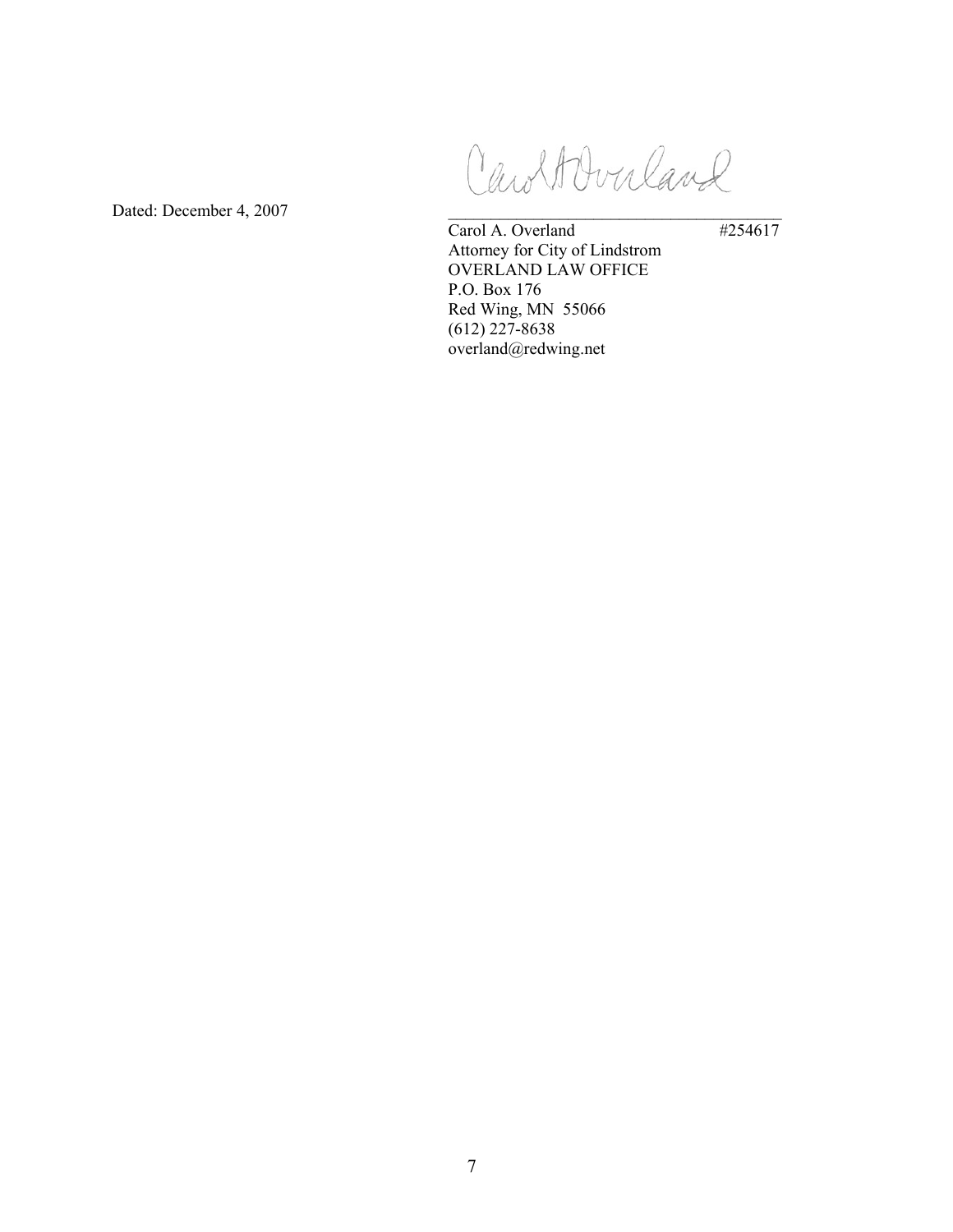# **CERTIFICATE OF NEED ANALYSIS GENERIC EXCEPTIONS TO FINDINGS AND CONCLUSIONS**

# **All Conclusions stating claims or conclusions of other parties should address whether the claim was demonstrated and conclusions should include basis for conclusion. There are no mirroring Findings of Fact that support the conclusions as written.**

Conclusion 15: "The Department concluded..."

Conclusion 17: "The Applicants forecast..."

Conclusion 18: "The Applicants have provided..."

Conclusion 22: "The Applicants' general claims..."

Conclusion 29: "Applicants appropriately evaluated... Applicants considered..."

Conclusion 30: "Applicants also addressed..."

Conclusion 31: "Applicants also concluded..."

Conclusion 33: "The Department shares..."

Conclusion 36: "The Department reviewed..."

Conclusion 37: "... the Department concluded..."

Conclusion 41: "...Applicants asserted..."

Conclusion 43: "Applicants found... Nor did Xcel Energy find...:

Conclusion 44: "Based upon Xcel Energy's engineering analysis..."

## **Amend all Findings and Conclusions using term "Task Force" to "Working Group" to reflect that the group assembled did not meet statutory criteria for a Citizens Advisory Task Force.**

# **SITING RECOMMENDATION**

# **Amend following Conclusions to include**

- LIND Ex. 221, DOT plan
- Testimony of Olinger, Transcript Vol. 3, pps. 232-263
- **•** Testimony of Clarkowski, Transcript Vol. 4, pps. 7-121: 74-81; 88-91; 92; 95; 97-98; 99; 100; 102-105; 106

# **CERTIFICATE OF NEED SPECIFIC EXCEPTIONS TO FINDINGS**

# P. 5, correct *Remarks by Ms. Shellene Johnson*: Ms. Johnson, a former of the **Taylors Falls City Council**...

Amend Finding 11, to add: Several parties participating in the docket were not served with the Application.<sup>[3](#page-7-0)</sup>

After Finding 14, insert and renumber:

On January 25, 2007, CRVC filed Reply Comment noting procedural irregularities, service list errors, and lack of service on known prior parties and participants.

Amend Finding 22 as follows:

<span id="page-7-0"></span><sup>3</sup>CRVC Reply Comment, January 25, 2007.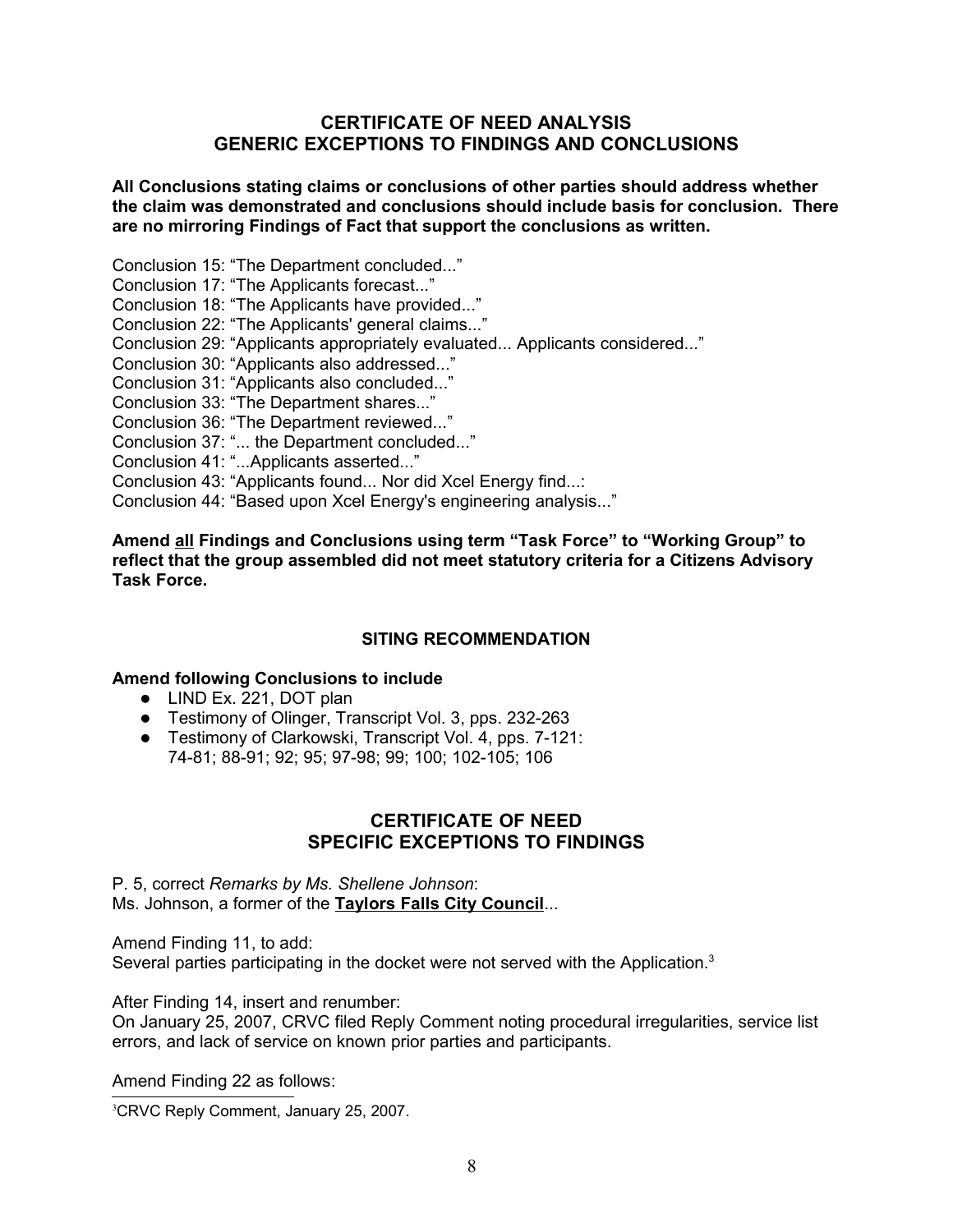On March 12, 20007, the EFP Staff filed a letter to the Commission notifying the Commission that the group assembled did not meet the statutory requirements for a Citizen Advisory Task Force and of the EFP Staff's intent to work with those Governmental officials and members of the public to form an informal advisory group.

Amend Finding 23:

On March 23, 2007, the City of Lindstrom filed a Motion for Extension of Task Force or Certification to the Commission. This matter was Certified to the Commission and the Commission denied the request.

Amend Finding 29, footnote:

See, Lindstrom's Initial Post-Hearing Brief, at 12-14; Olinger Direct Testimony, p. 2-4; Testimony, Tr. Vol. 3, p. 235-237;247-263.

Amend Finding 30:

On April 11, 2007, Commerce filed the Working Group recommendations. The Department failed to file and make part of the record a number of Attachments the Working Group submitted to be included with the report.<sup>[4](#page-8-0)</sup>

# Amend Finding 64:

The Department has no electrical engineer on staff.<sup>[5](#page-8-1)</sup> The application, supporting documents and information for the Environmental Assessment were provided by Xcel and were not independently verified by the Department $6$  The Department offered no engineering witness in this proceeding. The Department opined that the proposed 115kV/11 kV transmission line is needed for system reliability support in east central Minnesota and northwestern Wisconsin, but the Department did not provide competent evidence regarding reliability.

Amend finding 68 to delete Lindstrom from list served by St. Croix Falls side of system, and add following final sentence:

The City of Lindstrom is served separately from the Chisago sub, to the west (see Finding 47).

# Amend footnote to Finding 69:

Lindstrom Ex. 214, 216, 217; see also Lindstrom Ex. 209, MAPP 2006 Load & Capability Report (selected) BP-3l; Ex. 212, CapX2020 Technical Update: Identifying Minnesota's Electric Transmission Infrastructure Needs, May 2005 BP-6l Ex. 220, CD with Advance Plan 7 Western Wisconsin Utilities Regional Planning Areas.

After Finding 69 (and subsequent renumbering):

\_\_. DSM was considered and rejected by the applicants for relief of load or peak-cutting. Xcel, Duebner Direct Testimony, p. 11. DSM was not considered by the Department for relief of load or peak-cutting. EA p. 22; Rakow Direct, p. 11-13 (DSM); "DG is not an economically feasible

<span id="page-8-0"></span><sup>4</sup>CRVC Exhibit 401, Testimony of Neuman, Tr. Vol. 5, p. 190-210.

<span id="page-8-1"></span> $5$  When asked if there was an electrical engineer on staff at Commerce, Birkholz replied:

No, we don't employ one on our staff. We don't have the funding to do so. Birkholz Testimony, Tr. Vol. 4, l. 9-12.

<span id="page-8-2"></span> $^6$  Rakow Testimony, Tr. Vol. 5, p. 71, l. 1-17; p. 75, l. 14-p. 77, l. 5; Birkholz Testimony, Tr. Vol. 4, p. 213, l. 13-14; Vol. 5, p. 179, l. 24- p. 180, l. 25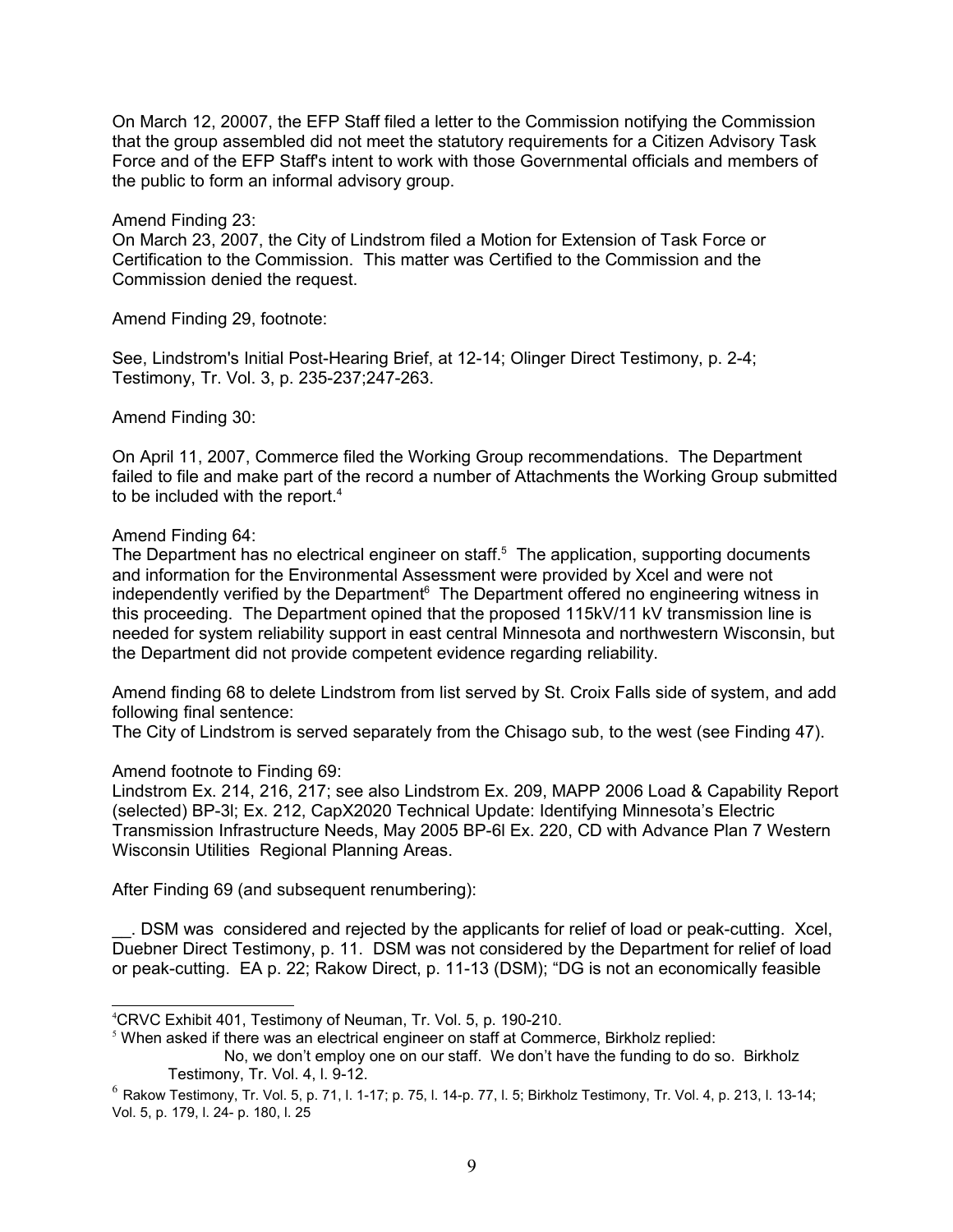alternative." Id, p. 15. DSM was only considered in the context of full elimination of need, and not as a partial solution. Id.

\_\_. Xcel's system needs have changed sufficiently to necessitate filing of a Notice of Changed Circumstances in the IRP docket, and the studies and load forecasts used to support this project may no longer be applicable. Lindstrom Ex. 225, Xcel Notice of Changed Circumstances.

### Amend Conclusion 10:

Xcel has not demonstrated that its proposed plan is the best of alternatives, as required under the Certificate of Need statute.

#### Amend Conclusion 13:

Xcel claims, and the Department agrees, that the population of the area will increase by 24 percent from 2005 to 2020; Washington County's population is projected to incrase by 43 percent by 2020; and the population of Polk County in Wisconsin is projected to increase by 19 percent by 2020. However, Lindstrom has experienced a severe and significant decrease in housing permits issued, and the increase in population will likely be less than applicants predict, as occurred with prior projections for population and load increase in the area.<sup>[7](#page-9-0)</sup> Evidence in the record instead suggests that localities in the service area face genuine challenges in spurring hoped-for residential and commercial development.<sup>[8](#page-9-1)</sup>

After Conclusion 13, add and renumber:

Xcel's projections are contrary to other industry reports showing a less dramatic increase.<sup>[9](#page-9-2)</sup>

Amend Conclusion 14:

Demand and energy use is increasing in east central Minnesota and northwestern Wisconsin, but it is not clear by how much.

After Conclusion 14, add and renumber:

\_\_. DSM was considered and rejected by the applicants for relief of load or peak-cutting. Xcel, Duebner Direct Testimony, p. 11. DSM was not considered by the Department for relief of load or peak-cutting. EA p. 22; Rakow Direct, p. 11-13 (DSM); "DG is not an economically feasible alternative." Id, p. 15. DSM was only considered in the context of full elimination of need, and not as a partial solution for claimed load increases or increased peak demand. Id. DSM could be utilized to lower peak demand.

## Amend Conclusion 18:

Applicants have provided forecasts for east central and northwestern Wisconsin, however, Xcel's system needs have changed sufficiently to necessitate filing of a Notice of Changed Circumstances in the IRP docket, and the studies and load forecasts used to support this project may no longer be applicable. Lindstrom Ex. 225, Xcel Notice of Changed Circumstances.

Amend heading prior to Conclusion 19:

<span id="page-9-0"></span> $7$ Ex. LIND 216, Northern States Power Company Long-Range Delivery System Study (selected), p. 5-93. The tables of that specific area show, instead, a 1.055% (2014-2015) to 1.073% increase (1999-2003). Ex. LIND 214, Hugo Area Long-Range Electric Delivery System Study (selected), p 4. <sup>8</sup>See generally, September 4, 2007, Tr. At 64-75; September 5, 2007 Evening Hearing, Vol. 2C, Tr. At 43-50 and 61-62.

<span id="page-9-2"></span><span id="page-9-1"></span>9 Lindstrom Ex. 209, MAPP 2006 Load & Capability Report (selected) BP-3l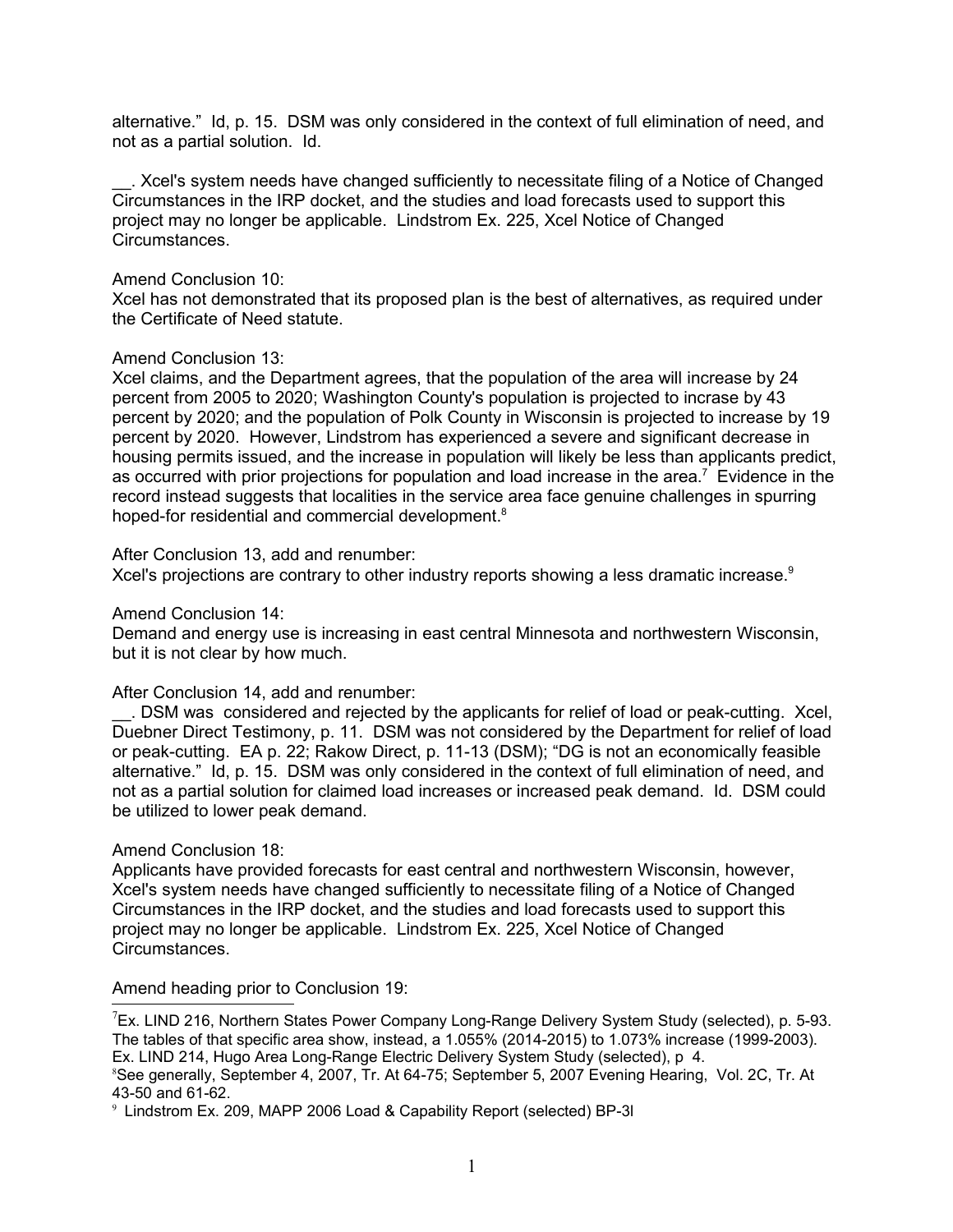# **Minn. Stat. 216B.243, Subd. 3(6); Subd. 3A; Minn. R. 7849.0120,A(2),**

### Amend Conclusion 19:

Demand side management ("DSM") is capable of reducing the need for system improvements needed to serve increased load by reducing demand. Xcel rejected DSM as an alternative for this project, as did the Department. DSM could have an impact on load and peak demand, and targeted DSM has not been tried. Rakow, Tr. Vol. 5, p. 81-85.

### Amend Conclusion 22:

There was no evidence in the record linking a rise in demand for electricity to promotional or marketing practices of the Applicants.

#### Amend Conclusion 23:

The evidence shows that existing options that do not require a Certificate of Need could lessen load and peak demand and reduce need.

#### Amend Conclusion 24:

The loss of electricity inherent in transmission renders it inefficient.

#### Amend Conclusion 25:

Xcel did not meet its burden that alternatives that do not require a Certificate of Need could not meet the needs claimed in the Certificate of Need application. Xcel's system needs have changed sufficiently to necessitate filing of a Notice of Changed Circumstances in the IRP docket, and the studies and load forecasts used to support this project may no longer be applicable. Lindstrom Ex. 225, Xcel Notice of Changed Circumstances. The project is not justified when considered under the criteria established in Minn. R. 7849.0120(A).

## After Conclusion 29, add:

The project, as proposed, is significantly oversized for the stated need. The total need claimed by Xcel for service of local load is for an expected 36-87MW, and the capacity of the line proposed is 300-310MVA, or 3.5-8.6 times greater. Testimony of Duebner, Tr. Vol. 1, p. 120.

## Amend Conclusion 30:

Applicants also addressed the possibility of generation alternatives. It is technically possible that generation capabilities could be located within the areas in question, and this would increase reliability and lessen or eliminate need. Applicants approached this in an "all or nothing" manner, unreasonably rejecting partial options.

## Amend Conclusion 31:

Renewable resources are a partial solution, and did not receive adequate consideration.

## Amend Conclusion 32:

Wind generation for local needs, with back-up generation, and in combination with DSM, should be further considered.

## Amend Conclusion 33:

The Department's rejection of local generation as a solution is not based on competent evidence as no electrical engineer evaluated this option and the impact on local load and peak demand.

Amend Conclusion 34: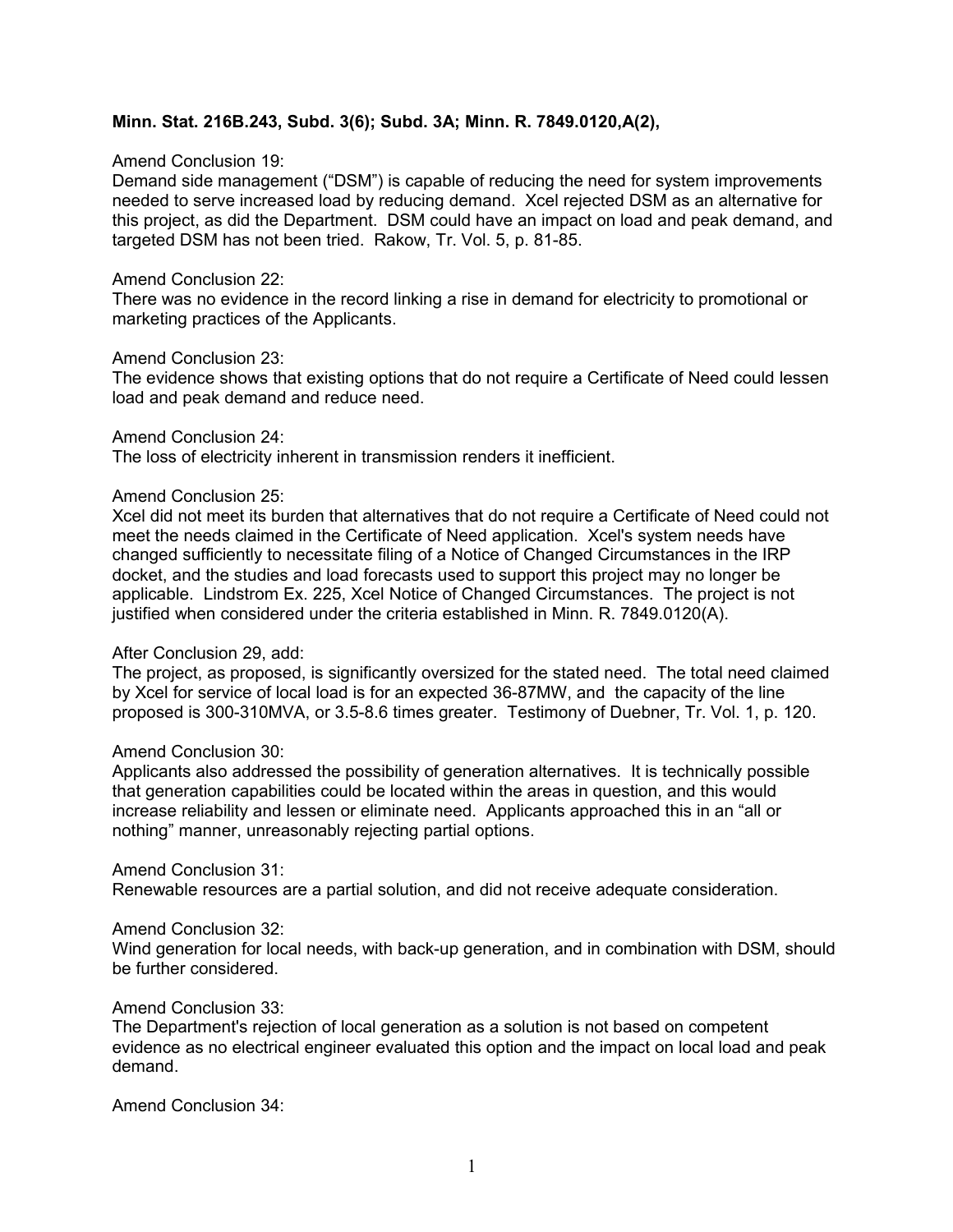Xcel has not met its burden of proof demonstrating that the project as proposed provides the most reasonable and efficient means of meeting its claimed electricity service reliability issues in east central Minnesota and northwestern Wisconsin. The Department's analysis is legally not competent evidence because the project and application was not independently verified and was not reviewed by an electrical engineer.

## Amend Conclusion 35:

The Applicants have not demonstrated that the size, type and timing of the proposed transmission facilities is more appropriate than other alternatives.

# Amend Conclusion 36:

Applicants have not demonstrated, as required by the statute and rules, that the cost of the proposed facilities and the energy to be supplied by the proposed facilities are more reasonable and prudent than that of the alternatives.

# Amend Conclusion 40:

The proposed project and the alternatives have dissimilar environmental impacts, particularly that of the preferred route through Lindstrom. System options such as DSM or distributed generation would contribute toward solving the claimed need, and would have no environmental impact.

# Amend Conclusion 41:

Because the proposed project is a change in system, to a bi-directional system serving the area from two sources and with a section with the circuit off, to a single line, with current flowing, the impacts are different from a simple upgrade of a one-way line, and the impacts are greater.

# Amend Conclusion 43:

Lindstrom and CRVC presented evidence of the environmental impacts and land use and environmental issues associated with the project as proposed, including substantial evidence regarding noncompensable impacts. Mitigation of impacts may be accomplished with alternative routes at a resonable incremental cost. Option  $A - DG$  Underground (1<sup>st</sup> Ave. to Church) would cost an additional \$2.3 million, or additional 3.6% of cost of project ; Option D – UG Alternative (Newell Ave) would cost an additional \$3.5 million, or additional 5.5% of cost of project; and the Around the Lake Alternative would cost an additional \$1.4 million, or additional 2% of cost project cost.<sup>[10](#page-11-0)</sup>

## Amend Conclusion 44:

No substantial evidence has been entered regarding whether Xcel's claims that all the options meet NERC system reliability standards. There has been no independent verification of Xcel's Application, and the Department's review did not include an engineering analysis to determine whether NERC system reliability standards would be met.

# Amend Conclusion 45:

Xcel has not met its burden and has not demonstrated whether the project as proposed offers the best overall electrical results or whether it will perform well under "system intact" conditions, whether it will perform well under a variety of contingent loading scenarios and voltage and whether it offers least system losses.

<span id="page-11-0"></span> $10$ Ex. XCEL/DPC 16, Dunham Rebuttal, Cost Matrix, Schedule 1; Hillstrom Rebuttal, Figure 1: Lindstrom Substation to Shafer Substation Alternatives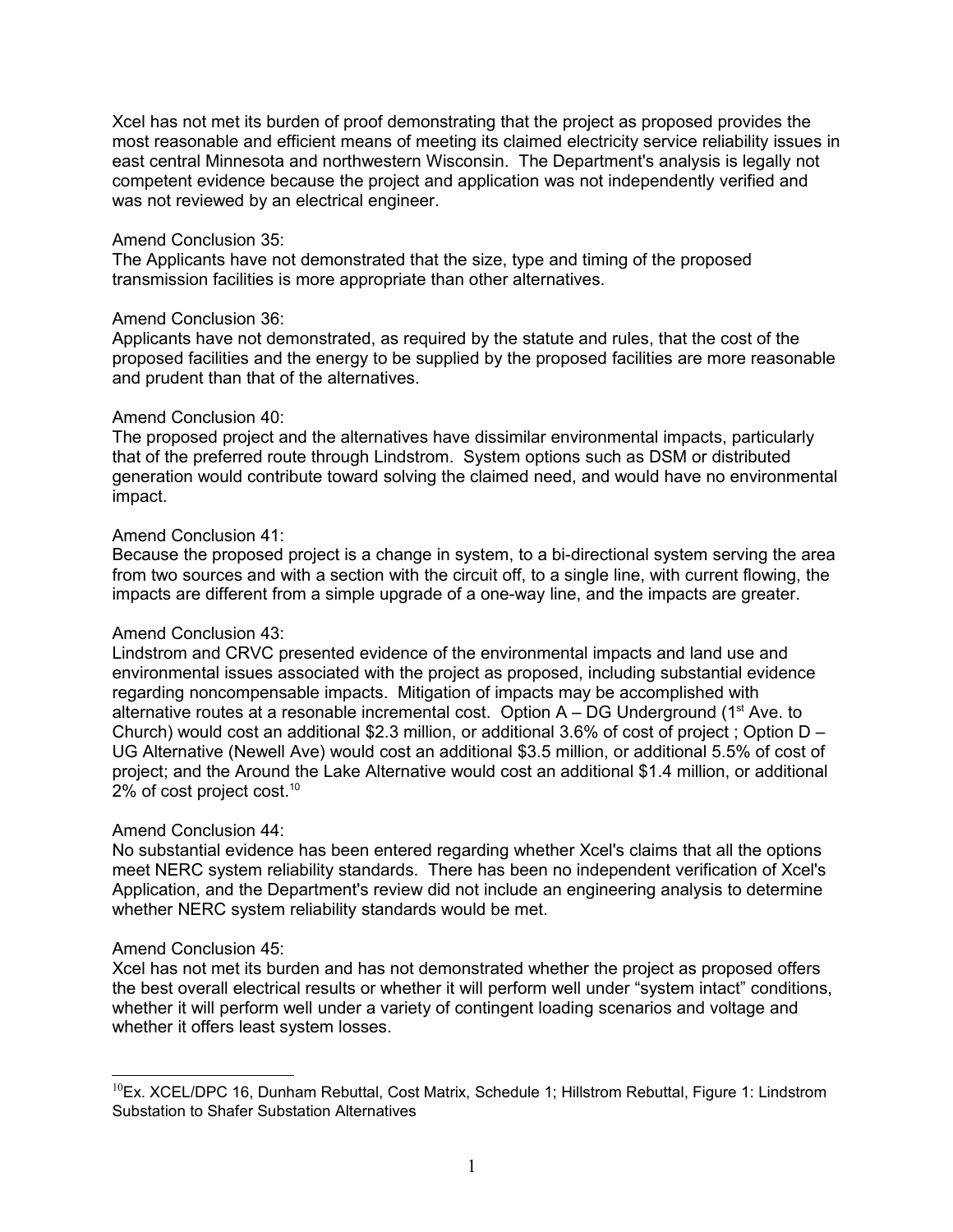## Amend Conclusion 46:

There is not substantial evidence in the record regarding existing reliability issues in east central Minnesota and northwestern Wisconsin.

#### Amend Conclusion 47:

There is no substantial evidence in the record demonstrating that without the proposed upgrades, electricity customers in east central Minnesota and northwestern Wisconsin would be at ever increasing risk of system failures, low voltages and unplanned blackouts. Instead, the record reflects that the project could be detrimental to natural and socioeconomic environments in this tourist-based economy.<sup>[11](#page-12-0)</sup>

## Amend Conclusion 48:

There is no evidence in the record that the proposed project will induce future development in the area beyond the development and population growth that is already anticipated. Indeed, the record suggests that localities in the service area face genuine challenges in spurring hoped-for residential and commercial development. The record shows that this project could have a negative impact, could harm ongoing economic development efforts, and could be a disincentive to future development.<sup>[12](#page-12-1)</sup>

#### Amend Conclusion 49:

As in Conclusion 47 and 48, the project could have detrimental impacts.

#### Amend Conclusion 50:

By utilizing the existing 60kV centerline and placing the line underground in the St. Croix River Valley, the proposed project may minimize potential environmental, land use, and aesthetic effects in that specific area.

## Amend Conclusion 51:

The criteria set forth in Minnesota Rule 7849.0120(c) do not support granting a Certificate of Need for the 115kV and 161kV line as proposed.

## Amend Conclusion 55:

The Environmental Assessment, as filed, was different from the Scope ordered by the Commissioner, specifically, the King alternative was not considered, as directed. Scope, Ex. 510, App. B. The conclusion in the Assessment that the proposed project "would have no significant unavoidable adverse impacts" is not substantiated.

## Amend Conclusion 57:

(The statute requires a more complete analysis than is included here)

#### Amend Conclusion 58:

Applicants have not sufficiently explored the possibility of generating power by means of renewable energy sources, nor have they demonstrated impact of DSM, particularly targeted DSM.

Amend Conclusion 59:

<span id="page-12-0"></span> $11$ T estimony at public hearing, Tr. Vol. 1C; Carlson at p. 40-54; DuBose p. 33-37; Flug, p. 61-63; Rep. Kalin, p. 64-75; Tr. Vol. 2C, Miller at 43-44; Pearson 45-50; Winterhalter at 53; Adams at 54-57; Nelson, p. 52;Johnson p. 68-90; Carlson p. 90-100;

<span id="page-12-1"></span> $12$  Id.